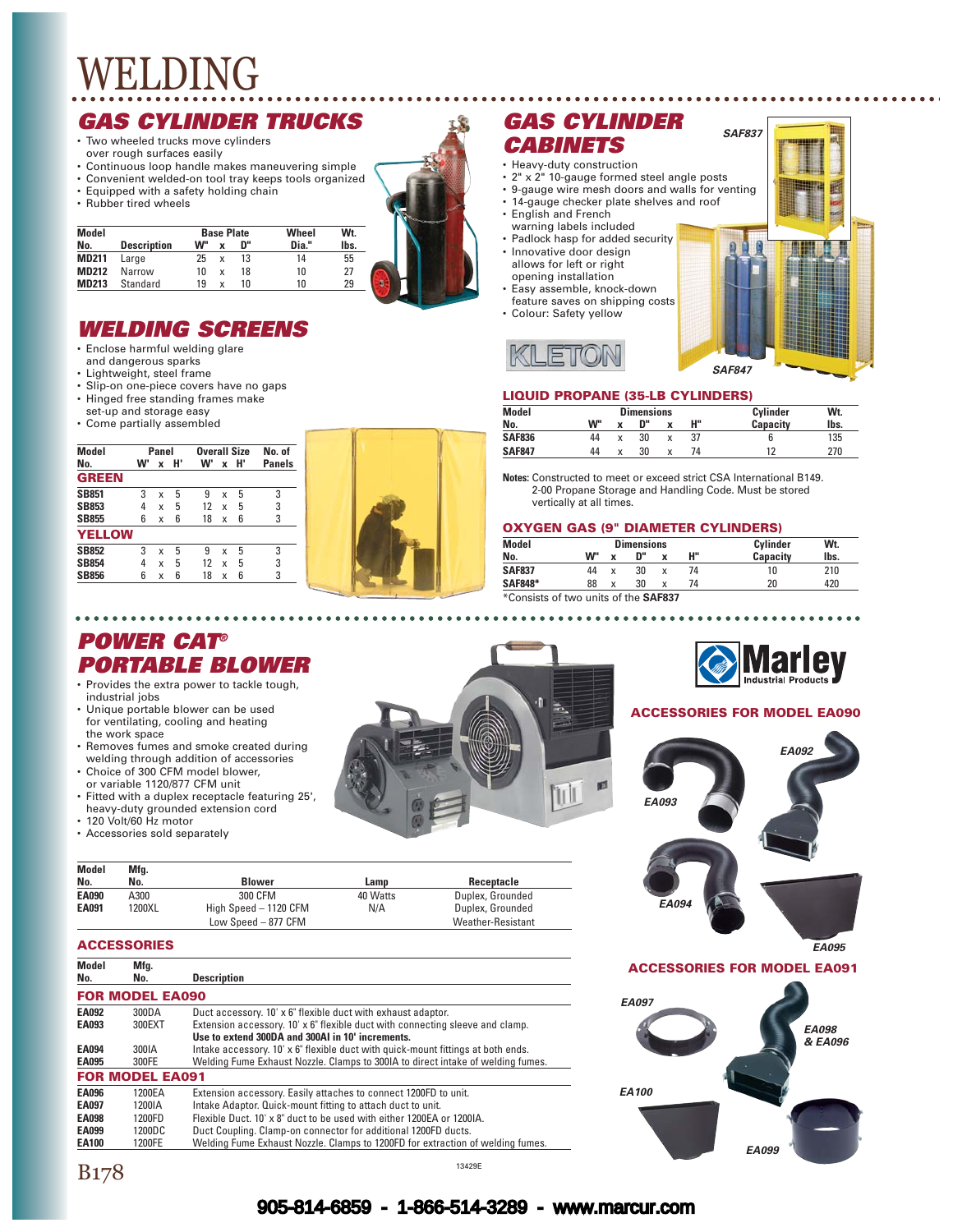### *TOTE-A-TORCH WELDING & CUTTING OUTFIT*

- Welds up to 3/16" and cuts up to 1/2"
- Tough yet lightweight polypropylene carrier is designed to carry one "MC" acetylene cylinder, and one "R" oxygen cylinder, as well as apparatus; cylinders included
- *Victor®* portable torch or *Super-Range®* compatible • Includes: Torch handle, cutting attachment, oxygen and acetylene regulators, cutting tip, welding nozzle, 12.5' twin hoses, goggles, striker, plastic carrier, oxygen and acetylene cylinders

#### *Model No. 331-1070*

*Mfg. No. 12-PTC*



# *ROD OVENS*

- Continuous, even heat for 100% protection of electrodes from unpacking to use
- Features include adjustable thermostat, thermometer, indicator light (not available on type 1)
- Powder coat finish for tough exterior coating





| Model        |                   | Capacity | Temp                 |                       |
|--------------|-------------------|----------|----------------------|-----------------------|
| No.          | Tvpe              | lbs.     | Range <sup>°</sup> F | <b>Thermostat</b>     |
| <b>NP513</b> | 3-115 Volt AC/DC  | 10       | Preset to 300        | <b>Constant Input</b> |
| <b>NP514</b> | 2-115/230 Volt AC | 20       | 100 to 300           | Adjustable            |
| <b>NP515</b> | 5-115/230 Volt AC | 50       | 100 to 300           | Adiustable            |

### *HOTSPOTTER ALL-PURPOSE PROPANE TORCH KITS*

- Works off the pressure of a propane tank no regulator required!
- Choice of professional or standard kit
- Professional kit includes: ergonomic handle with adjustable trigger, contoured nozzle, push button igniter switch (pull trigger for maximum burning, release to return to pilot flame)
- Both models come with 10' neoprene hose, on/off valve and 500,000 BTU rating



#### *SAFETUBE®*

- Protects welding electrodes
- from dirt, water, grease, etc.
- Holds up to 10 lbs. of 14" electrodes • Includes integrated ruler, outer labels
- Unique shape prevents rolling



*Model No. 382-4010*



## *GENERAL PURPOSE WELDING & CUTTING OUTFIT*

- *Harris style®* medium duty outfit
- Designed for all trades • Welds up to 1/4"
- and cuts up to 1"
- Plastic carrying case • Includes: Torch handle, cutting attachment, oxygen and acetylene regulators, cutting tip, mix, welding elbows, 20' twin hoses, goggles and striker

*Model No. 331-1885 Mfg. No. 4120*





# *WELDING BLANKETS*

- Heavy-duty, general purpose welding blankets
- 24-oz. black fiberglass, vermiculite coated
- Melting temperature: 1200°F
- Provides protection from sparks, spatter and slag



**Model No. Mfg. No. Size' Mfg. No.**<br>6636-906 **146-1367** 6848-906 6' x 8'



#### 905-814-6859 - 1-866-514-3289 - www.marcur.com

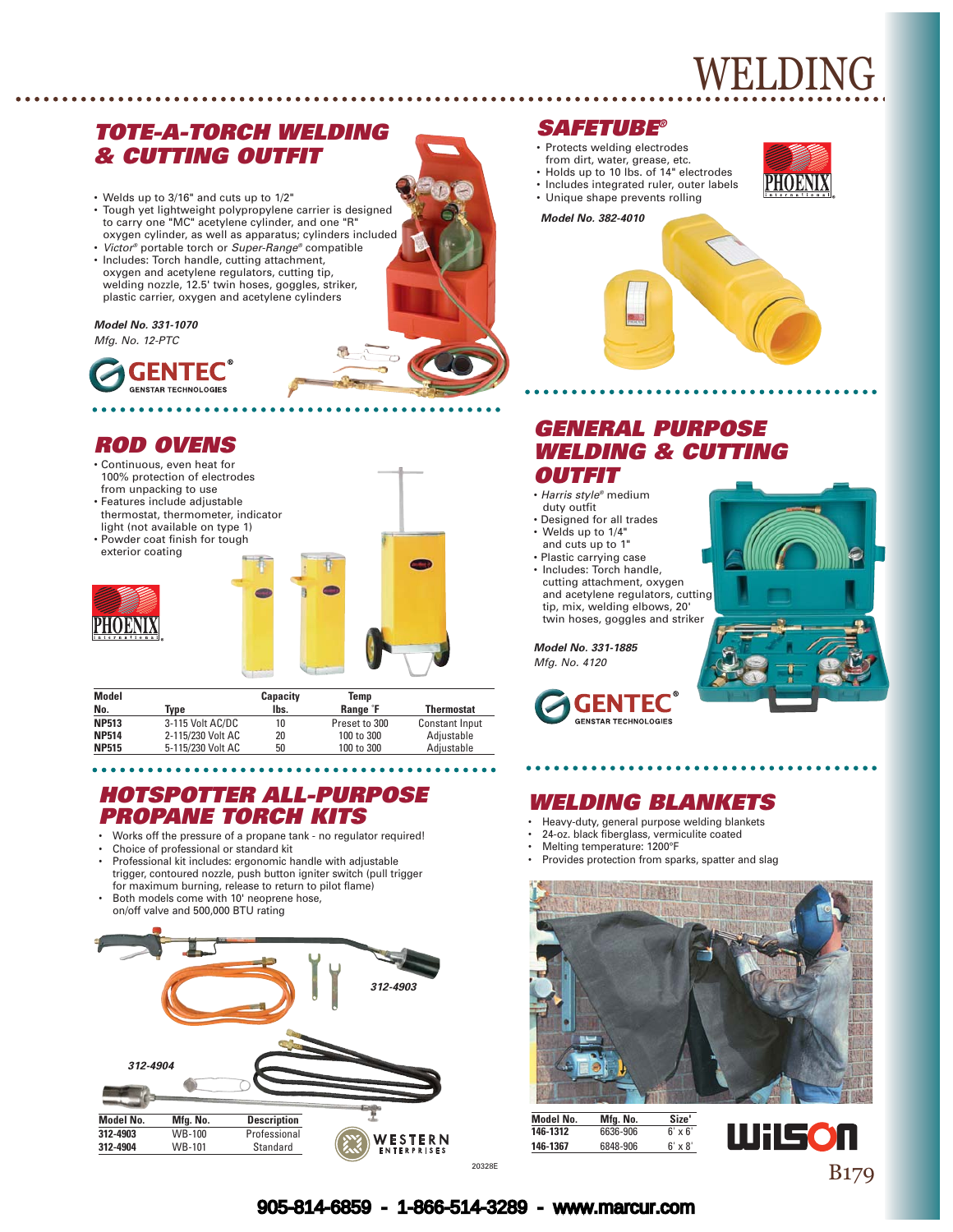

PROFESSIONAL WELDING PRODUCTS

#### *MAGNETIC HOLDERS*

• Multi-purpose holders for assembly and positioning



- Ideal for welding,
- soldering, assembly, pipe insulation

# *FLINT LIGHTERS*

| <b>Model</b> | Mfg.    |                    |
|--------------|---------|--------------------|
| No.          | No.     | <b>Description</b> |
| <b>NT223</b> | WM 2001 | Single Flint       |
| <b>NT224</b> | WM 4501 | <b>Tri Flint</b>   |

### *CHIPPING HAMMER*

• Cone and chisel head

• Spring steel handle

*Model No. NP532*





# *SPIRAL TIP CLEANERS*

*Alerco Style Ground Clamps*

ė

*GROUND CLAMPS*

*Clamps*

- Cleaning data on back of case
- Hardened steel file included in each case
- Includes 12 cleaners
- Quality aluminum case
- Choice of standard set or extra long King set

. . . . .

# **Model**

 $\bullet$   $\bullet$   $\bullet$ 

**Description NT222** Standard Set<br> **NT221** King Set **King Set** 



*Lenco Style C-Style Ground Clamps*

| Model        | Mfg.            |                            |      |
|--------------|-----------------|----------------------------|------|
| No.          | No.             | <b>Description</b>         | Amps |
| <b>PB177</b> | $WMG-2$         | Alerco Style Ground Clamps | 200  |
| <b>PB178</b> | $WMG-3$         | Alerco Style Ground Clamps | 300  |
| <b>PB179</b> | WMG-5           | Alerco Style Ground Clamps | 500  |
| <b>BZ947</b> | <b>WM-300GC</b> | Lenco Style Ground Clamps  | 300  |
| <b>NP525</b> | <b>WM-500GC</b> | Lenco Style Ground Clamps  | 500  |
| <b>NP527</b> | <b>WM-600GC</b> | C-Style Grounds Clamps     | 600  |

#### *MULTI-PURPOSE MIG PLIERS*

 $B180$  <sup>20704E</sup>

• Eight-way pliers

- Nickel-plated finish
- Ideal for the removal of hot spatter from nozzle ends, as well as many other applications



• Choice of single flint or tri flint lighter

|      | <b>Description</b> |  |
|------|--------------------|--|
| 2001 | Single Flint       |  |
| 4501 | <b>Tri Flint</b>   |  |
|      |                    |  |



#### *CABLE CONNECTORS*





| Model        | Mfg.     |                                   |
|--------------|----------|-----------------------------------|
| No.          | No.      | <b>Description</b>                |
| <b>PB127</b> | $WMP-40$ | Cable Connector - Male/Female     |
| <b>NP522</b> | WMP-40M  | Male Cable Connector              |
| NP521        | WMP-40F  | <b>Female Cable Connector</b>     |
| <b>NP528</b> | E-102M   | <b>Either End Cable Connector</b> |

### *SHORTSTUBTM ELECTRODE HOLDERS*

• Manufactured from copper alloy for maximum conductivity and strength

• Fibreglass insulators are designed to withstand intense heat and impact





. . . . . . . .

*Replacement Heads*

*NP526 BZ937 NP523*

| Model<br>No. | Mfg.<br>No.    | <b>Description</b>               | Amps |  |
|--------------|----------------|----------------------------------|------|--|
|              |                |                                  |      |  |
| <b>NP523</b> | WM-400         | <i>Shortstub™</i> with Neck Ring | 400  |  |
| <b>BZ937</b> | <b>WM-400B</b> | Shortstub™ - Bernard® Style      | 400  |  |
| <b>NP524</b> | <b>WM-400R</b> | <b>Replacement Head</b>          | 400  |  |
| <b>NP526</b> | WM-600         | <i>Shortstub™</i> with Neck Ring | 600  |  |
|              |                |                                  |      |  |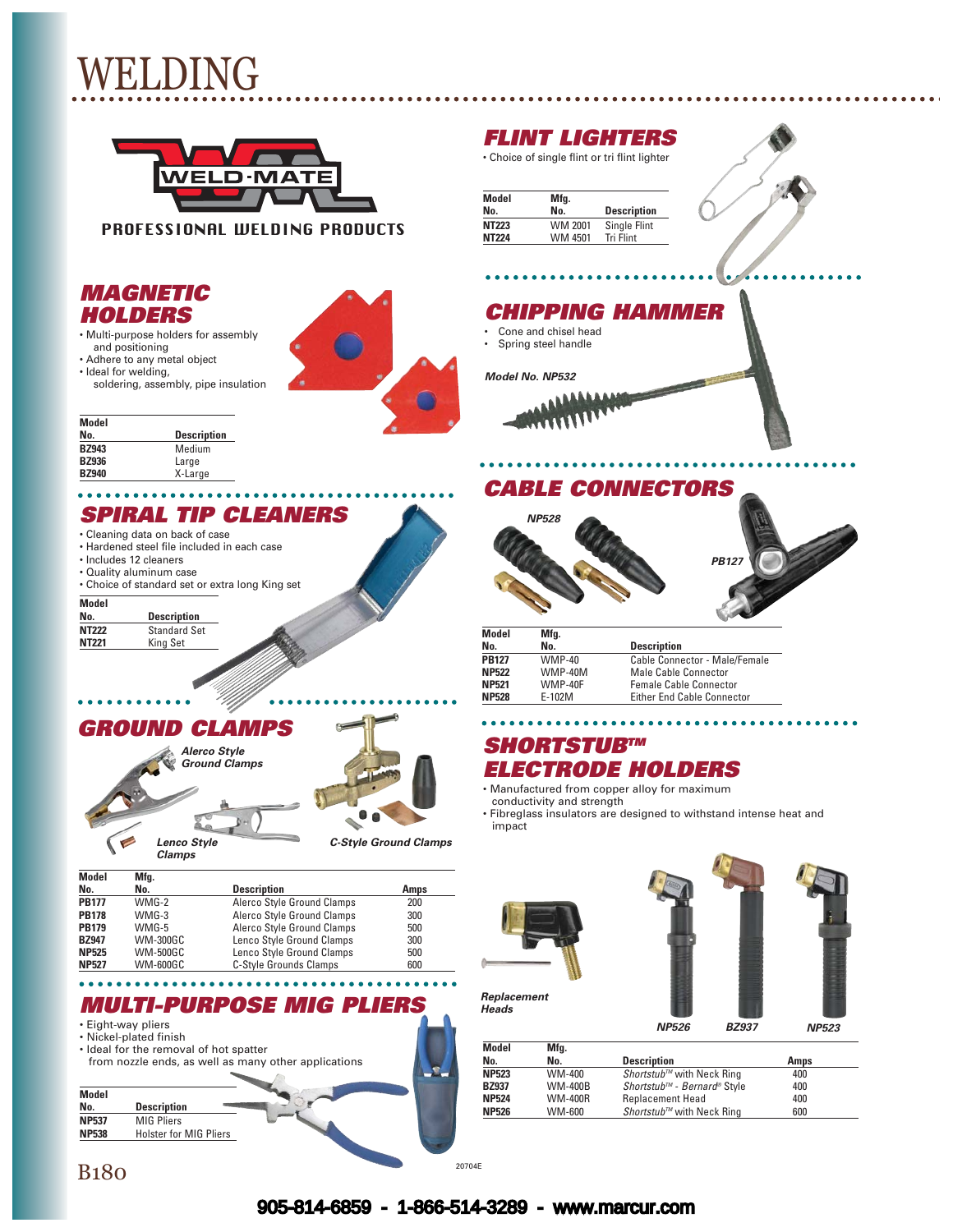# ABRASIVES

# *CONTACT US FOR ALL YOUR 3M ABRASIVE NEEDS!*

#### *SCOTCH-BRITETM CLEAN 'N STRIP DISCS*

• Extra coarse, open web design<br>• Choose from original discs or not Choose from original discs or new XT discs for better performance and longer life



*XT discs*



|              |                                      | original discs   |       |
|--------------|--------------------------------------|------------------|-------|
| Model        | Mfg.                                 |                  | 0ty   |
| No.          | No.                                  | Dimensions"      | /Case |
|              | <b>ORIGINAL CLEAN 'N STRIP DISCS</b> |                  |       |
| <b>BP253</b> | 07460                                | $4" \times 1/4$  | 30    |
| <b>BP252</b> | 69413                                | $4" \times 1/2$  | 30    |
| <b>BP254</b> | 69414                                | $6" \times 1/2$  | 20    |
| <b>BP255</b> | 69416                                | $8'' \times 1/2$ | 12    |
|              | <b>CLEAN 'N STRIP XT DISCS</b>       |                  |       |
| <b>BP250</b> | 27657                                | $4" \times 1/4$  | 25    |
| <b>BP251</b> | 25790                                | $6" \times 1/2$  | 15    |

#### *SURFACE CONDITIONING ROLOCTM TR DISCS*

- Provides a burr-free finish<br>• Bemoves grind marks, rus
- Removes grind marks, rust and coatings
- Disc pads and threaded shaft sold separately

**3M** 



| Model              | Mfg.                          |                         | 0 <sub>ty</sub> |
|--------------------|-------------------------------|-------------------------|-----------------|
| No.                | No.                           | <b>Description</b>      | /Box            |
| <b>2" DIAMETER</b> |                               |                         |                 |
| <b>BP396</b>       | 05528                         | Coarse Grit             | 50              |
| <b>BP397</b>       | 05527                         | Medium Grit             | 50              |
| <b>BP398</b>       | 05523                         | Very Fine Grit          | 50              |
| <b>3" DIAMETER</b> |                               |                         |                 |
| <b>BP400</b>       | 05532                         | <b>Coarse Grit</b>      | 25              |
| <b>BP401</b>       | 05531                         | <b>Medium Grit</b>      | 25              |
| <b>BP403</b>       | 05530                         | Very Fine Grit          | 25              |
|                    | <b>DISC PADS, 2" DIAMETER</b> |                         |                 |
| <b>BP008</b>       | 45095                         | 25,000 Max RPM - Medium | 5               |
| <b>BP005</b>       | 45096                         | 25.000 Max RPM - Hard   | 5               |
|                    | <b>DISC PADS, 3" DIAMETER</b> |                         |                 |
| <b>BP009</b>       | 45092                         | 18,000 Max RPM - Medium | 5               |
| <b>BP006</b>       | 45091                         | 20,000 Max RPM - Hard   | 5               |
|                    | <b>1/4" THREADED SHAFT</b>    |                         |                 |
| <b>BP013</b>       | 45102                         |                         |                 |

## *SCOTCH-BRITETM HAND PADS*

• 6" x 9" sheets • Can be used dry or with water or solvents



Ï

| <b>Model</b> | Mfg.  |                            | <b>Qtv</b> |
|--------------|-------|----------------------------|------------|
| No.          | No.   | <b>Description</b>         | /Case      |
| <b>BP486</b> | 7440B | Heavy-duty Pad             | 40         |
| <b>BP488</b> | 7445B | Light-duty Pad             | 60         |
| <b>BP482</b> | 7446B | <b>Blending Pad</b>        | 40         |
| <b>BP484</b> | 7447B | General Purpose Pad        | 60         |
| <b>BP492</b> | 7448B | Ultra Fine Pad             | 60         |
| <b>BP490</b> | 8447B | <b>Production Hand Pad</b> | 60         |

#### *SCOTCH-BRITETM EXL WHEELS*

• Used to clean, finish, blend, deburr or polish all types of metals, composites and glass



# C.

| Model        |      |               |                         |
|--------------|------|---------------|-------------------------|
| No.          | Grit | <b>Finish</b> | Size"                   |
| <b>BP694</b> | 8A   | Medium        | $6 \times 1/2 \times 1$ |
| <b>BP690</b> | 8A   | Medium        | 6x1x1                   |
| <b>BP692</b> | 8S   | Fine          | $6 \times 1 \times 1$   |
| <b>BP693</b> | 9S   | Fine          | $6 \times 1 \times 1$   |
| <b>BP701</b> | 8A   | Medium        | $8 \times 1/2 \times 3$ |
| <b>BP697</b> | 8A   | Medium        | $8 \times 1 \times 3$   |
| <b>BP698</b> | 8S   | Fine          | $8 \times 1 \times 3$   |
| <b>BP700</b> | 9S   | Fine          | $8 \times 1 \times 3$   |
| <b>BP704</b> | 8A   | Medium        | $8 \times 2 \times 3$   |
| <b>BP706</b> | 9S   | Fine          | $8 \times 2 \times 3$   |

# *SURFACE CONDITIONING BELTS*

• Use to finish, polish and buff metal, wood and plastic

**CIM** 



| Model<br>No.                 |  | Mfg.<br>No.    | <b>Description</b>                | <b>Oty</b><br>/Case |
|------------------------------|--|----------------|-----------------------------------|---------------------|
| 1/2" X 18"                   |  |                |                                   |                     |
| <b>BP063</b><br><b>BP062</b> |  | 69506<br>69507 | A-Very Fine Grit<br>A-Medium Grit | 20<br>20            |
| 1/2" X 24"                   |  |                |                                   |                     |
| <b>BP066</b>                 |  | 69500          | A-Very Fine Grit                  | 20                  |
| <b>BP065</b><br><b>BP064</b> |  | 69501<br>05741 | A-Medium Grit<br>A-Coarse Grit    | 20<br>20            |
| 3/4" X 18"                   |  |                |                                   |                     |
| <b>BP076</b>                 |  | 69508          | A-Very Fine Grit                  | 20                  |
| <b>BP075</b>                 |  | 15899          | A-Medium Grit                     | 20                  |
| <b>BP074</b>                 |  | 69509          | A-Coarse Grit                     | 20                  |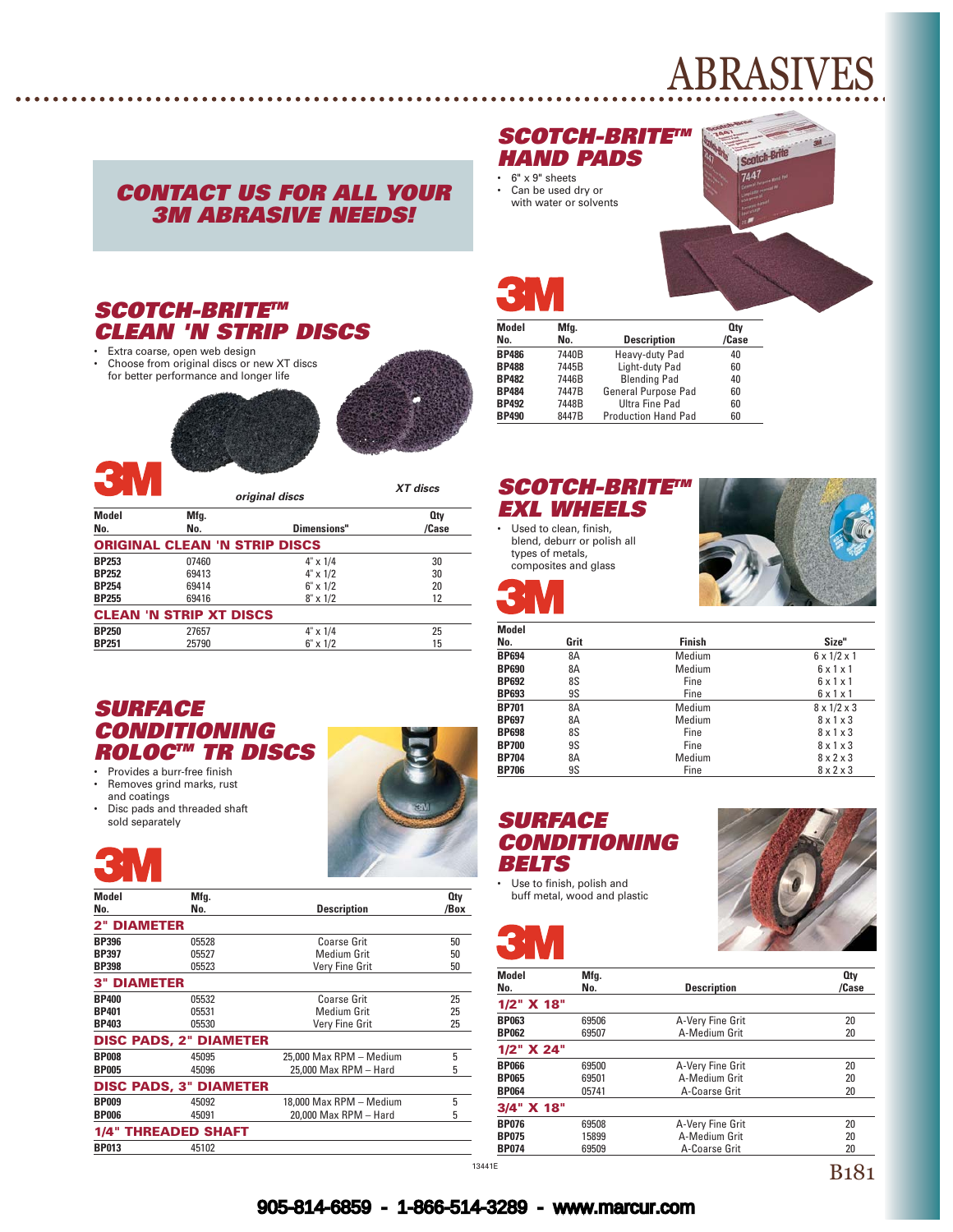#### *SATELLITE WELDING HELMETS*

- Variable shade selection 4 through
- 13 with infinite potentiometer adjustment • Grinding mode setting
- Sensitivity control to match application
- Delay switch to control dark to light switch time





**Model Mfg. No. No. Colour K600** Charcoal<br>**K601** Blue **SAJ753** K601 Blue<br>**SAJ754** K602 Silver **SAJ754** 

#### **ACCESSORIES (SOLD SEPARATELY)**

| <b>Description</b>       |
|--------------------------|
| Sweatbands (pr.)         |
| <b>Chest Protector</b>   |
| <b>Hard Hat Adaptor</b>  |
| Front Cover Lens (5/pkg) |
|                          |

## *MIRA PLUS*

• Selectable shade level protection: 10 or 11 • Solar powered • Colour: Black *Model No. SAJ755 Mfg. No. K530*



# *FLEXIBLE FRAME WELDING GOGGLES*

- Soft PVC frame seals out light leaks • Choice of 2" x 4 1/4" fixed front or flip front design
- Shade 5 lens





 $\bullet$ 

| Model         |                    |
|---------------|--------------------|
| No.           | <b>Description</b> |
| <b>SAJ659</b> | <b>Fixed Front</b> |
| <b>SAJ660</b> | <b>Flip Front</b>  |



# *HELMET PADS & SWEATBANDS*

- Field tested to improve helmet grip with maximum perspiration absorption
- Helmet pads are flame retardant for added safety Made of an absorbent air cushioned layer lined with 10% fleece cotton
- Velcro fastening system is designed to fit all major brands of headgear
- Sweatbands come with elastic strap

#### **Model**

| No. |  | <b>Description</b>    |
|-----|--|-----------------------|
|     |  | COO DAOOM ALAN Cusasa |

| 620-3100V | Non-Suspender Pads    |
|-----------|-----------------------|
| 620-3200V | <b>Suspender Pads</b> |
| 620-3303  | Sweatbands            |
|           |                       |











*NT265*

*PB193*

*Model No. SAJ527* 2" x 4 1/4" flip front

• Lightweight design • Ratchet headgear

CSA approved

#### *SHADOW™ WELDING HELMETS*

- Lightweight narrow shell design
- Large lens visibility
- Thermoplastic construction
- Come with shade 10 lens • CSA approved
- 



| Model<br>No. | Mfg.<br>No.    | Window<br>Size"    | <b>Description</b> |
|--------------|----------------|--------------------|--------------------|
| NT265        | <b>HSL-100</b> | $41/2 \times 51/4$ | <b>Fixed front</b> |
| <b>PB193</b> | $HSL-2$        | $2 \times 41/4$    | Flip front         |

### *LEATHER WELDING HELMET*

- Ideal for use in confined spaces
- Tough, pliable, breathable leather covering
- Lift-front glassholder
- Includes adjustable headgear
- CSA approved
- *Huntsman* brand

# *HUNTSMAN*

| Model    | Mfg. | Window          |                    |  |
|----------|------|-----------------|--------------------|--|
| No.      | No.  | Size"           | <b>Description</b> |  |
| 141-1120 | 860P | $2 \times 41/4$ | Flip front         |  |



 $B182$  20706E

#### 905-814-6859 - 1-866-514-3289 - www.marcur.com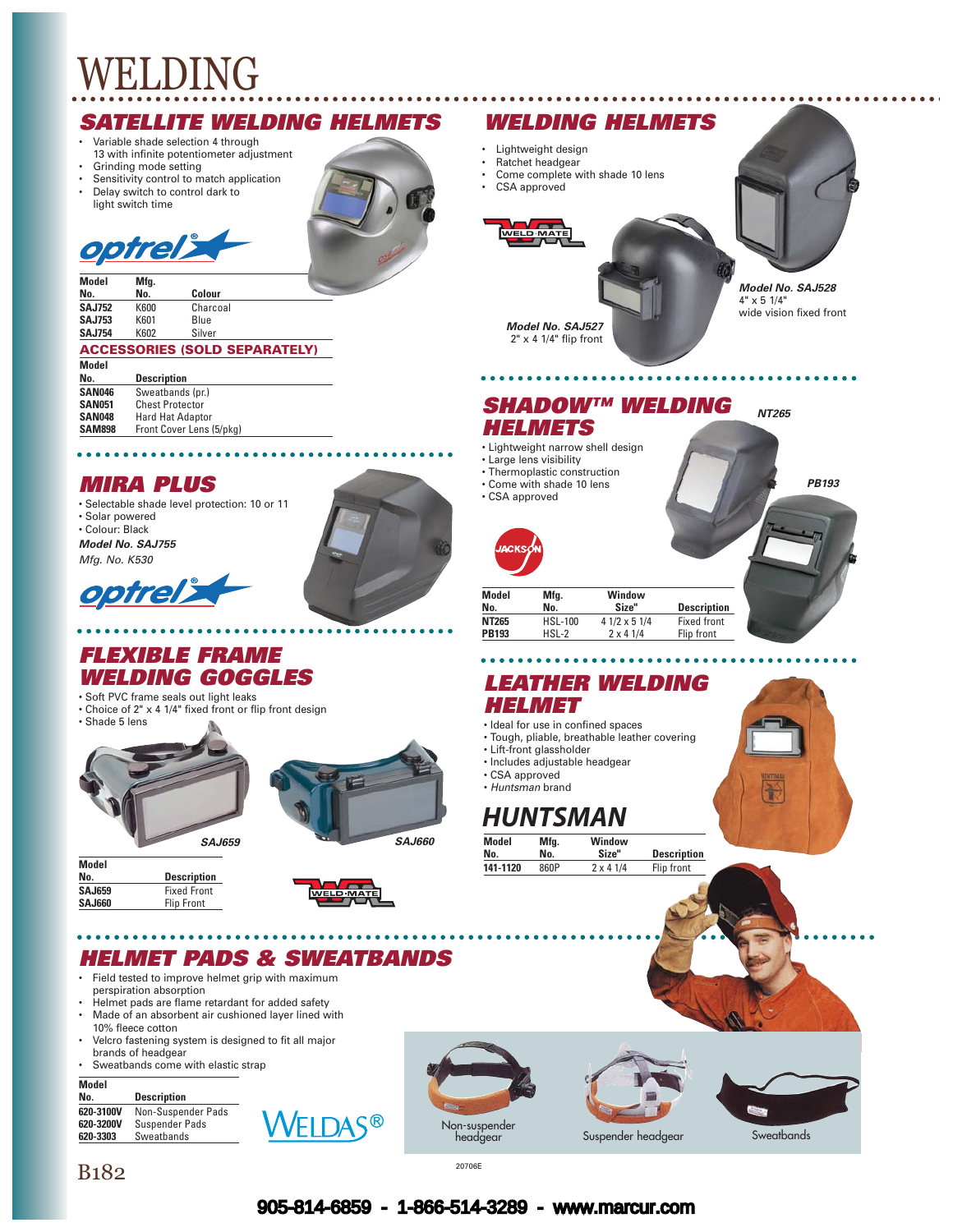# HELMETS & RESPIRATORS

### *3MTM SPEEDGLASTM UTILITY WELDING HELMETS*

- Specifically designed for MIG and stick welding only
- Perfect for the serious part-time welder, as well as for maintenance welding
- **Premium optical clarity,** consistent shading across lens
- UV/IR protection, even when lens is off or in light state shade 3
- Choice of shade 10 or shade 11
- 3.57" x 1.68" viewing area (91 mm x 43 mm)
- 2000 hours average battery life
- Durable, chemical and heat resistant
- nylon helmet weighs only 17.14 oz. (486 grams)

| Model No. | Mfa. No.    | <b>Shade Range</b> |  |
|-----------|-------------|--------------------|--|
| SAN346    | 04-0014-10U | 3/10               |  |
| SAN347    | 04-0014-11U | 3/11               |  |

### *3MTM SPEEDGLASTM 9002X WELDING HELMETS*

- The *9002X* includes all the features of the *9002V*, with a larger 4.09" x 2.13" viewing area (104 mm x 54 mm)
- Solar panel on the front of the lens works to extend battery life to approximately 3000 hours
- Sensitivity and delay controls • Durable, chemical and
- heat resistant nylon helmet weighs only 17.39 oz (493 grams)



| <b>Model</b>  | Mfg.         |                                                      | <b>Shade</b> |
|---------------|--------------|------------------------------------------------------|--------------|
| No.           | No.          | <b>Description</b>                                   | Range        |
| <b>SAN348</b> | 04-0012-21   | <b>Complete Helmet and Lens</b>                      | $3/9-13$     |
| <b>SAN349</b> | 04-0012-21SW | <b>Complete Helmet and</b><br>Lens with SideWindows™ | $3/9-13$     |

# *3MTM SPEEDGLASTM 9002V WELDING HELMETS*

- *9002V* lenses have newly developed detectors with increase sensitivity to provide reliable switching for a wide range of welding methods
- Excellent for extremely stable arcs like those from low amp TIG inverters
- New delay function lets the welder decide how quickly the lens changes from dark to light state
- Outstanding optical clarity, consistent shading across entire viewing area (91 mm x 43 mm)
- Auto-Off: Turns off 60 minutes after last arc
- Variable shade range: 3/9-13
- Sensitivity and delay controls
- $3.57" \times 1.68"$  viewing area
- 1500 hours average battery life
- Durable, chemical and heat resistant nylon helmet weighs only 17.39 oz. (493 grams)

| <b>Model</b>  | Mfg.         |                                 |                    |
|---------------|--------------|---------------------------------|--------------------|
| No.           | No.          | <b>Description</b>              | <b>Shade Range</b> |
| <b>SAN350</b> | 04-0012-31   | <b>Complete Helmet and Lens</b> | $3/9-13$           |
| <b>SAN351</b> | 04-0012-31SW | <b>Complete Helmet and Lens</b> | $3/9 - 13$         |
|               |              | with SideWindows™               |                    |

#### **ACCESSORY KITS**

• Includes 10 outside and 5 inside protection plates and 2 batteries.

| Model         | Mfg.       |                                    |
|---------------|------------|------------------------------------|
| No.           | No.        | <b>Description</b>                 |
| <b>SAN385</b> | 04-0490-00 | Kit for Speedglas™ Utility & 9002V |
| <b>SAN386</b> | 04-0480-00 | Kit for Speedalas™ 9002X           |

#### **9000 SERIES REPLACEMENT LENS**

• For use exclusively with *SpeedglasTM* Helmets

| Model         | Mfg.       |                               |  |
|---------------|------------|-------------------------------|--|
| No.           | No.        | <b>Description</b>            |  |
| <b>SAN352</b> | 04-0270-00 | Outside Protection Plate -    |  |
|               |            | <b>Standard For All units</b> |  |
| <b>SAN353</b> | 04-0290-00 | Inside Protection Plate       |  |
|               |            | For Utility, 9000F & 9002V    |  |
| <b>SAN354</b> | 04-0280-00 | Inside Protection Plate       |  |
|               |            | For 9000XF & 9002X            |  |

# *3MTM SPEEDGLASTM ADFLOTM RESPIRATORY PROTECTION*

Speedglas<sup>™</sup> with *Adflo<sup>™</sup>* is a lightweight, compact, all-in-one system • "Stackable" configuration means that the *AdfloTM* cartridge can be stacked onto the HE particle filter for protection against organic vapours, sulphur dioxide, chlorine,

and hydrogen chloride vapours

Adflo<sup>™</sup> has constant airflow rate regardless of the battery charge and filter loading



| <b>Model</b>  | Mfg.       |                                      |
|---------------|------------|--------------------------------------|
| No.           | No.        | <b>Description</b>                   |
| <b>SAN355</b> | 15-1101-21 | Adflo™ with 9002X Helmet             |
| <b>SAN356</b> | 15-1101-31 | Adflo <sup>™</sup> with 9002V Helmet |

- Audible visual alarms signal low airflow and low battery charge
	- Slim profile fits into tight spaces
	- Brushless motor • NiMH battery charges in about 3 hours, will not overcharge
	- NIOSH approved



#### **REPLACEMENT FILTERS & CARTRIDGES**

| Model         | Mfg.          |                                                 |
|---------------|---------------|-------------------------------------------------|
| No.           | No.           | <b>Description</b>                              |
| <b>SAN357</b> | 15-0009-99X02 | 2-pack Adflo™ Spark Arrestor                    |
| <b>SAN358</b> | 15-0099-99X06 | 6-pack Adflo™ Prefilter                         |
| <b>SAN359</b> | 15-0099-99X12 | 12-pack Adflo™ Prefilter                        |
| <b>SAN360</b> | 15-0199-99X02 | 2-pack Adflo <sup>™</sup> HE Particle Filter    |
| <b>SAN361</b> | 15-0199-99X06 | 6-pack Adflo <sup>™</sup> HE Particle Filter    |
| <b>SAN362</b> | 15-0199-99X36 | 36-pack Adflo™ HE Particle Filter               |
| <b>SAN363</b> | 15-0399-99X02 | 2-pack Adflo <sup>™</sup> OV/SD/CL/HC Cartridge |
| <b>SAN364</b> | 15-0399-99X06 | 6-pack Adflo <sup>™</sup> OV/SD/CL/HC Cartridge |